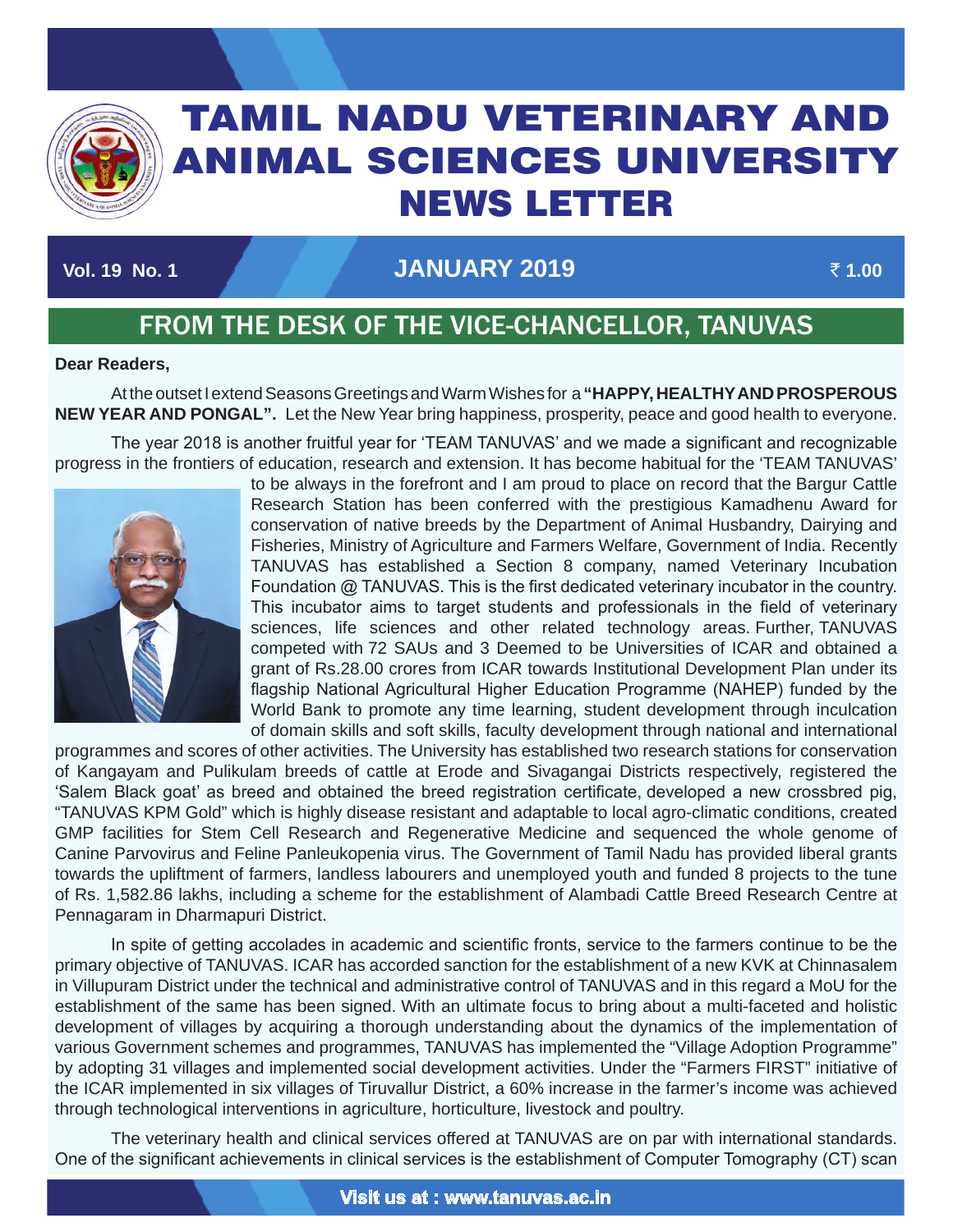

#### **Tamil Nadu Veterinary and Animal Sciences University News Letter - January 2019**

units at MVC and VC&RI, Namakkal. The Veterinary Clinical Complexes at the four veterinary colleges and the Peripheral Veterinary Hospital at Madhavarm Milk Colony has referral facilities with ultrasonography, endoscopy, electrocardiography, orthopaedics, haemodialysis, ophthalmology, dermatology, canine blood bank, etc. The "Animal Mobile Medical Ambulance (AMMA)" for rural veterinary care in Tamil Nadu launched by the former Chief Minister of Tamil Nadu has made significant progress. Ten numbers of specially designed animal ambulances with facilities to attend medical, surgical and gynaecological conditions and to transport sick and recumbent animals from the door step of the farmers to the hospital for advanced treatment are functioning in five districts namely Kancheepuram, Madurai, Tiruchirapalli, Thanjavur and Namakkal.

At the dawn of 2019, I request the faculty, staff and the stakeholders to join together as 'TEAM TANUVAS' to serve the farming community in the best possible way. On behalf of 'TEAM TANUVAS', I once again extend my New Year and Pongal wishes and reassure each and every livestock and poultry farmer of Tamil Nadu that it is always 'FARMER FIRST' for 'TEAM TANUVAS'.

> Best wishes **Dr. C. Balachandran** Vice-Chancellor, TANUVAS



Poultry Research Station, TANUVAS, Chennai organized a two days national conference on "Native Chicken Production: Opportunities for conservation, productivity enhancement and commercial exploitation in view of global warming" at MVC on 19.12.2018 and 20.12.2018. Thiru. Udumalai K. Radhakrishnan, Hon'ble Minister for Animal Husbandry, Government of Tamil Nadu inaugurated the conference, distributed inputs to farmers and prizes for champion birds, released the farmers hand book and compendium and in his inaugural address highlighted the importance of the poultry development scheme launched by the Government of Tamil Nadu in alleviating poverty and augmenting sustainable livelihood for the poorest of poor. Dr. C. Balachandran, Vice-Chancellor, TANUVAS in his presidential address narrated the user friendly, affordable and economically viable technologies developed by TANUVAS and emphasized about Nandanam Chicken II, III and IV, Namakkal Chicken I, Oral pellet vaccine against Newcastle disease and farm implements. Dr. P. Tensingh Gnanaraj, Registrar, TANUVAS, delivered the special address. Dr. V. Ramesh Saravana Kumar, Chairman, Organizing Committee and Director, CAPS, TANUVAS and Dr. K. Mani, Co-Chairman, Organizing Committee and Dean, CPPM, Hosur

felicitated. Dr. A.V. Omprakash, Organizing Secretary and Professor and Head, PRS, Chennai delivered the welcome address and Dr. S. Ezhilvalavan, Professor, PRS proposed vote of thanks. An exhibition was also organized showcasing the various technologies including live specimen of various native chicken strains developed during the occasion. Dr. P. Tensingh Gnanaraj, Registrar, TANUVAS participated in the valedictory function held on 20.12.2018, distributed certificates to the participants and for best oral presentations and delivered the valedictory address. Dr. J. John Kirubaharan, Dean, MVC felicitated. A total of 99 scientists and 119 farmers participated.

#### **NATIONAL SYMPOSIUM CUM WORKSHOP**



A National symposium cum workshop on "Diagnosis of companion animal parasitic zoonoses" was organized by the Department of Veterinary Parasitology, MVC on 18.12.2018 and 19.12.2018. Dr. G. Dhinakar Raj, Director, CAHS, TANUVAS inaugurated the programme. Dr. M. Raman, Programme Director, TRPVB was present. Dr. C. Balachandran, Vice-Chancellor, TANUVAS participated in the valedictory function as the Chief Guest, distributed certificates to the participants and stressed upon the need for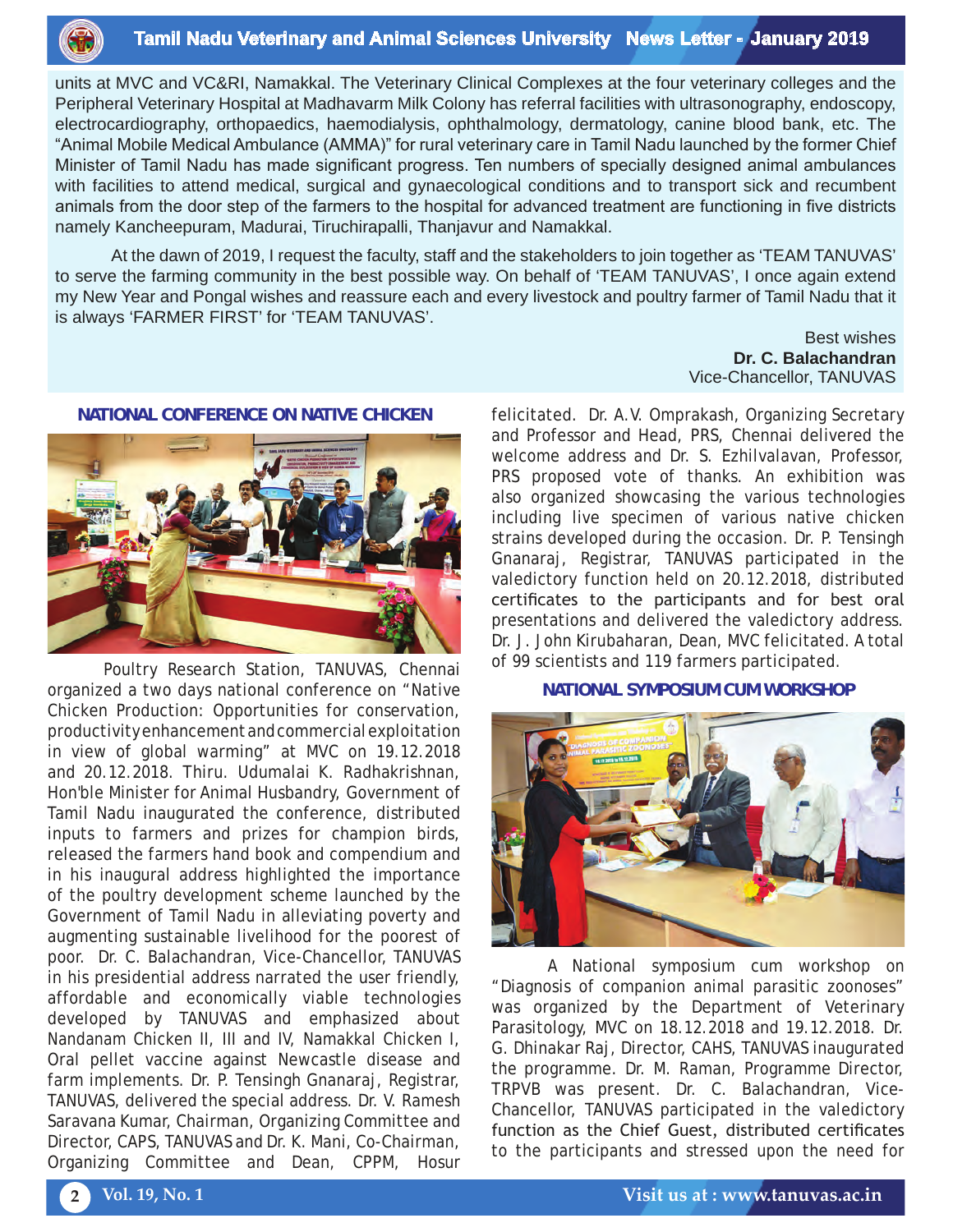

timely diagnosis of zoonotically important companion animal parasitic diseases in the valedictory address. Dr. T.J. Harikrishnan, Director of Research, TANUVAS felicitated. Dr. A. Sangaran, Organizing Secretary and Professor, Department of Veterinary Parasitology, MVC proposed the vote of thanks. A total of 25 participants attended.

#### **ANNUAL REVIEW MEET**



The Annual Review Meeting for the ICAR Network scheme on "Outreach Programme on Ethno Veterinary Medicine" was organized by the Department of Veterinary Pharmacology and Toxicology, VC&RI, Orathanadu at MVC on 10.12.2018. Dr. Ashok Kumar, ADG (Animal Health), ICAR, New Delhi reviewed the scheme. Dr. C. Balachandran, Vice-Chancellor, TANUVAS presided. Dr. T. Sivakumar, Dean, VC&RI, Orathanadu welcomed the gathering. Dr. G. Dhinakar Raj, Director, CAHS, TANUVAS delivered a lecture on new products development and patent. Dr.V.Ranganathan, Professor and Principal Investigator proposed vote of thanks.

#### **ICAR-WINTER SCHOOL**



The Department of Veterinary Microbiology, MVC organized an ICAR sponsored 21-days winter school on "Applications of reverse genetics and transcription profiling in molecular pathogenesis of viral diseases with special reference to avian viruses" from 28.11.2018 to 18.12.2018. Dr. C. Balachandran, Vice-Chancellor, TANUVAS participated in the Valedictory function, delivered the presidential address and distributed certificates to the participants. Dr. J. John Kirubaharan, Course Director and Dean, MVC gave a

brief report on the winter school and Dr. G. Dhinakar Raj, Director, CAHS, TANUVAS delivered the felicitation address. A total of 22 participants from various States of India attended.

#### **SEMINAR ON CAPACITY BUILDING OF FARMERS**



VUTRC, Villupuram organized a seminar on "Capacity building of farmers towards profitable native chicken farming" on 21.12.2018. Dr. N.K. Sudeep Kumar, Director of Extension Education, TANUVAS inaugurated the programme. Dr. T.J. Harikrishnan, Director of Research, TANUVAS felicitated. A total of 117 farmers were benefitted.

#### **TRAINING PROGRAMMES**

- A A National level 21 days training programme on "Exploring the technological approaches for enhancing the nutritive value and marketing of poultry products" was organized in the Centre of Advanced Faculty Training in Avian Sciences (ICAR), Department of Poultry Science, VC&RI, Namakkal from 28.11.2018 to 18.12.2018 for the Scientists / Assistant Professors at ICAR, SVUs of Kerala, Rajasthan, Tamil Nadu and Uttar Pradesh.
- The Department of Veterinary Microbiology, VC&RI, Namakkal organized a training programme on "Animal Tissue Culture" for the teaching faculties of Shri Sakthi Kailash Women's College, Salem on 28.11.2018 and 29.11.2018.
- VUTRC, Karur conducted a "Capacity Building in Adoption of Technology programme" funded by NABARD on "Production and utilization of azolla as livestock and poultry feed" from 04.12.2018 to 06.12.2018. The programme comprised of lectures, demonstration and exposure visit to azolla cultivation units of progressive farmers. A total of 30 farmers were benefitted. The centre in collaboration with MANAGE, Hyderabad, SAMETI, Kudumiyanmalai and Department of Agriculture, Karur district organized "Skill Training of Rural Youth (STRY)" on "Integrated development of small ruminants and rabbits" from 13.12.2018 to 20.12.2018. A total of 28 rural youth attended the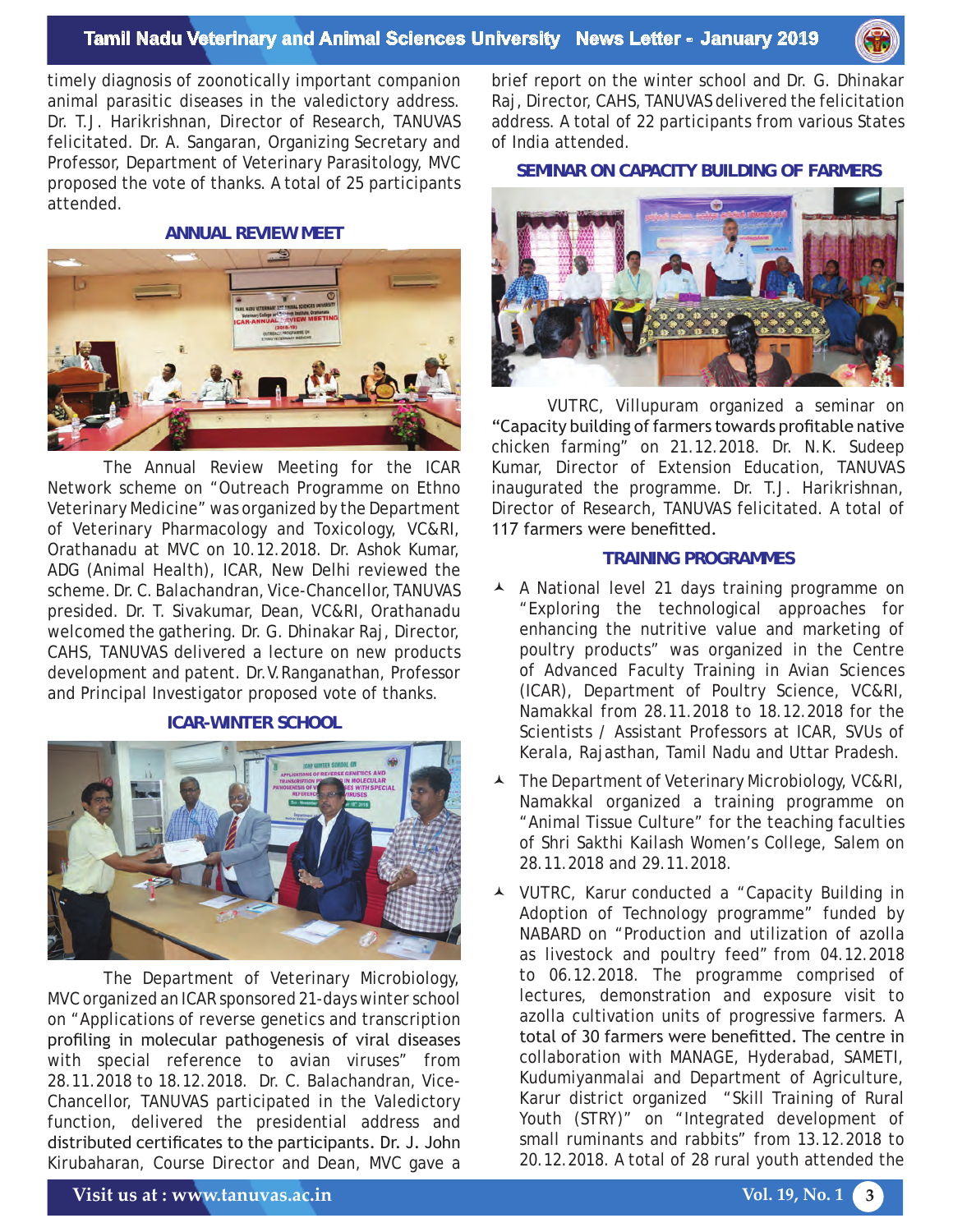### **Tamil Nadu Veterinary and Animal Sciences University News Letter - January 2019**

training programme. Tmt. K.B. Jayanthi, Project Director (ATMA) and JD (Agri.), Tmt. R. Umarani, DD (Agri.), FTC, Thiru. K.A. Subramaniyam, Project Director, Tamil Nadu State Rural Livelihood Mission, Karur addressed and interacted with the participants.

- VUTRC, Tiruchirapalli conducted a Farmers Orientation Programme on "Reproductive management of dairy cattle for profitable dairying" at Thuraiyur on 11.12.2018. Dr. E. Syed Musthafa, AD (AH) and Thiru. A.P. Natarajan, DGM, Aavin participated and spoke. A total of 270 farmers participated.
- $\blacktriangle$  The Department of Livestock Products Technology, VC&RI, Tirunelveli organized a training programme on "Value added milk products preparation" for 34 women beneficiaries of COODU Trust, Tirunelveli under "National Rurban Mission (NRuM) – Dairy farmer / Entrepreneur training" on 13.12.2018.
- FTC, Kancheepuram organized a training programme on "Goat rearing and management" from 17.12.2018 to 22.12.2018 with the financial assistance of MANAGE, Hyderabad. A total of 28 farmers participated in the programme. Dr. B. Gurumoorthy, RJD (AH) and Tmt. Goldy Premavathi, RJD (Agri.) participated in the valedictory function and distributed certificates to the participants.
- A workshop on "First aid measures and conventional pharmacy preparations to progressive dairy farmers of Namakkal region" was conducted by the Department of Veterinary Pharmacology and Toxicology, VC&RI, Namakkal on 18.12.2018 in which a total of 33 farmers participated.
- The Department of Veterinary Parasitology, VC&RI, Orathanadu organized a NABARD sponsored training on "Importance of deworming and dipping against parasites of backyard poultry to minimize the mortality and enhance the productivity for improving the livelihood of rural farmers" from 18.12.2018 to 20.12.2018. Dr. T. Sivakumar, Dean, VC&RI, Orathanadu inaugurated the programme, released the training manual and leaflets and delivered the presidential address. A total of 25 farmers were benefitted.
- The Department of Veterinary Pharmacology and Toxicology, VC&RI, Orathanadu conducted a oneday training programme under TANII scheme on "Ethno veterinary practices for the faculties of farm premises of TANUVAS" on 21.12.2018. Dr.T.Sivakumar, Dean, VC&RI, Orathanadu presided over the programme. Dr. N. Punniamurthy,

Retired Professor, TANUVAS, demonstrated about the various recipes of ethno veterinary practices. A total of 20 faculties of TANUVAS participated. A training programme on ethno veterinary practices was also conducted for the farmers of Kancheepuram and Erode Districts on 20.12.2018 and 27.12.2018 respectively under ATMA/SSEPERS Scheme by the department in which a total of 80 farmers participated.

▲ DCAPS, TANUVAS and Kangayam Cattle Research Station, Sathyamangalam conducted an IAEA sponsored farmers training programme on "Integrated crop and livestock production" and "TANUVAS technologies for dairy farmers" at Sathyamangalam on 04.01.2019. Dr.N.Kulanthaisamy, RJD(AH), Erode district, Dr.S.Vishnukanthan, AD(AH), Gobi Division, Erode district and Dr. S. Gopalsamy, DD(AH), CBFD, Erode participated in the programme and addressed the gathering. A total number of 88 farmers participated in the programme.

**DISTRIBUTION OF SHEEP**



VUTRC, Krishnagiri distributed breedable rams, azolla inputs and sheep feed to 25 farmers under NABARD scheme on "Technological interventions to improve productivity in sheep" on 28.12.2018. Mrs. Nasreen Salim, AGM, NABARD, Krishnagiri initiated the programme.

**NATIONAL FARMERS DAY**



VUTRC, Karur organized the National Farmers Day – 2018 in collaboration with KVK,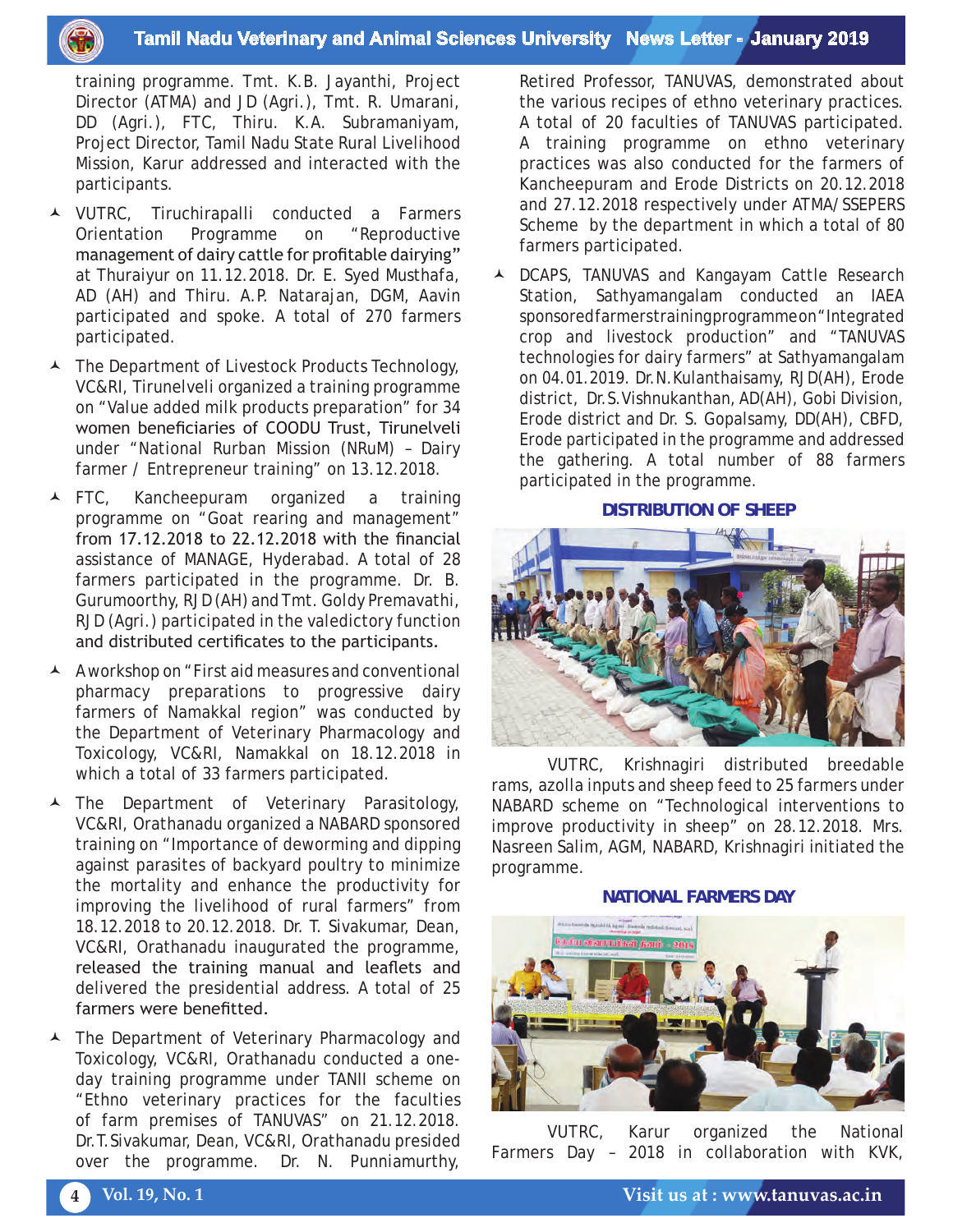

KARUR on 24.12.2018. Tmt. K.B. Jayanthi, JD(Agri.), Dr.S.Elangovan, RJD(AH) and Dr. N. Natarajan, AD(AH), Dr.J.Diraviam, Senior Scientist and Head, ICAR–Krishi Vigyan Kendra, Thiru. M. Paramesh Kumar, AGM, NABARD and Dr. K. Pachaiyappan, Scientist, SRRC, CSWRI, Kodaikanal addressed the gathering. A total of 105 farmers attended the programme.

#### **INAUGURATION OF VUDDL**

Dr. T. Sivakumar, Dean, VC&RI, Orathanadu inaugurated the Veterinary University Disease Diagnosis Laboratory (VUDDL) on 02.01.2019 which was constructed under State Government Plan scheme for the benefit of line departments and Cauvery delta farmers.

#### **NAHEP NATIONAL TRAINING PROGRAMME**

The TANUVAS Library has organised two days national training programme for librarians of SAUs on "Implementation of Koha and Creation of User Friendly Interface – OPAC" under the aegis of NAHEP (IG) at Sri Venkateswara Veterinary University, Tirupati on 14.12.2018 and 15.12.2018 in which 40 librarians from 12 State Agricultural Universities of Andhra Pradesh, Kerala, Karnataka, Tamil Nadu, Telengana and Uttar Pradesh participated. Dr. Ram Babu Sharma, National Coordinator, NAHEP (IG), ICAR, New Delhi, Dr. Y. Hari Babu, Vice-Chancellor, Sri Venkateswara Veterinary University, Tirupati, Dr. G. Rathinasabapathy, Librarian, TANUVAS, Dr. K. Veeranjaneyulu, PI, Professor and University Librarian, PJTSAU, Hyderabad and Dr. K.N. Kandpal, CCPI, NAHEP (IG), IVRI, Izatnagar were present during the occasion.

#### **VISIT OF HON'BLE MINISTERS TO CPPM, HOSUR**



Thiru. Udumalai K. Radhakrishnan, Hon'ble Minister for Animal Husbandry, and Thiru. P. Balakrishna Reddy, Hon'ble Minister for Youth Welfare and Sports Development, Government of Tamil Nadu visited CPPM, Hosur on 10.12.2018 inspected the various activities of Poultry Farm Complex and Interacted with faculties and students. Dr. S. Prabhakar, I.A.S., District Collector, Krishnagiri District was also present.

**Dr. P. RICHARD MASILLAMONY ORATION AWARD 2018** 



Dr. C. Balachandran, Vice-Chancellor, TANUVAS was conferred the most coveted Dr. P. Richard Masillamony Oration Award of the Indian Society for Veterinary Immunology and Biotechnology (ISVIB) for the year 2018. The award was presented during the ISVIB Silver Jubilee Convention and National Conference VIBCON 2018 on "Innovative Biotechnological approaches for improving Animal Health and Productivity" held at the ICAR-National Research Centre on Mithun, Nagaland between 13.12.2018 and 15.12.2018. The award was presented by Hon'ble Governor of Nagaland, Shri. P.B. Acharya. The oration was on "Triangle' of Translational Veterinary Medicine: Nano-, Immuno- and Bio-Technologies".

#### **AWARD**

Dr. A.V. Ompraksh, Professor and Head, PRS, TANUVAS has received the Tamil Nadu Scientist Award (2015) instituted by the Tamil Nadu State Council for Science and Technology in the field of Veterinary Science on 27.12.2018.

#### **GUEST LECTURE**

- Dr. Koen. K. Van Rompay, Virologist, California National Primate Research Institute, California delivered a guest lecture on "Adventure of a veterinarian in medical research and beyond" and interacted with the students on 03.01.2019 at VC&RI, Orathanadu in which a total of 200 students participated.
- A Dr. Krish Asokan, Forest Veterinary Officer, Sathyamangalam Tiger Reserve, Sathyamangalam, Erode district delivered a guest lecture on "Practical approach to wild/zoo animals and disease management" to the students of VC&RI, Namakkal on 27.12.2018 in which a total of 19 UG students and 4 PG students attended.